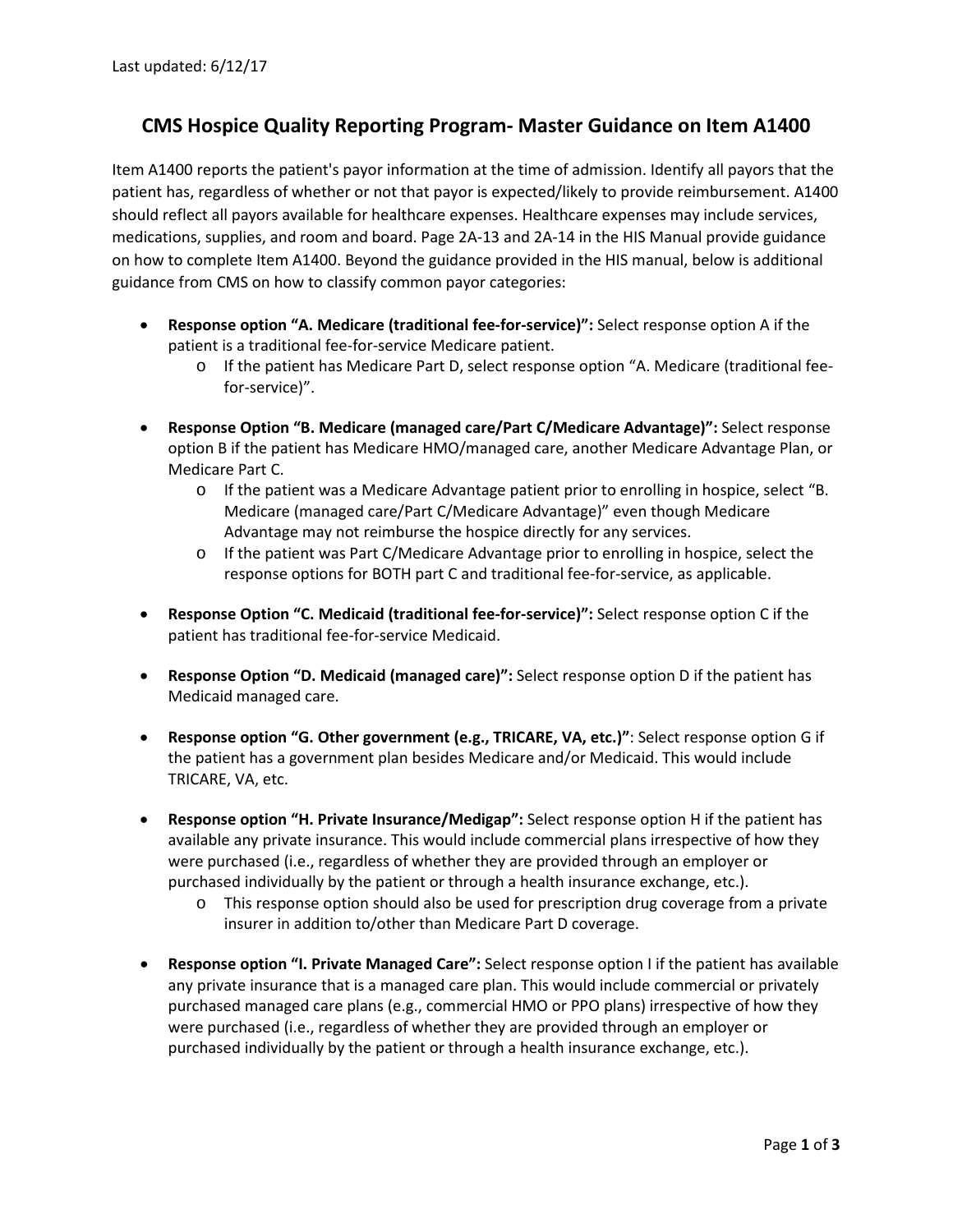- **Response option "J. Self-pay":** For purposes of completing Item A1400, the minimum threshold for a "self-pay" patient would be ability to pay for any low-cost medication, supply or service (e.g., medication co-pay or over-the-counter medication). Based on this definition of self-pay, for certain providers, a large majority of patients may be identified as self-pay; this is acceptable.
	- o Select response option J if the patient has any amount of personal funds available to contribute to healthcare expenses during the hospice episode of care. CMS recommends selecting this response option if the patient is paying for or able to pay for any of their own medications, supplies, services, room and board, etc.
	- $\circ$  Self-Pay should be chosen even if the patient is not actively paying for anything, but could pay for something or has the funds if needed. Additionally, the intent of the selfpay response option is not to assess patients' *ability* to self-pay, but rather to determine *availability* of funds to cover costs of care. Selecting the self-pay response option obligates neither the hospice nor the patient to use those funds to pay for care, should a need to self-pay arise. In this sense, collection of data to complete Item A1400 should not influence the delivery of hospice services based on the patient's ability to self-pay for care, or based on availability of other pay sources the patient may have. This HIS item is not used for quality measure calculation.
	- o For the purposes of completing Item A1400, existence of pay sources can be based on patient/caregiver report, and gathering additional supplementary financial information is not likely to be necessary. It is possible to collect the information during the referral/intake/admission process when verifying insurance sources, or during preadmission/admission discussions of what the hospice benefit will cover and what the patient may be responsible for. CMS understands that these conversations may take place as part of an overall assessment of the patient's ability to pay for such items that may not traditionally be paid for by the Hospice Benefit.
- **Response option "K. No payor source":** Select response option K if the patient does not have any of the payor sources in response options A-I available, nor do they have any personal funds available (response option J, Self-pay) to contribute to healthcare expenses (services, supplies, medications, room and board, etc.) during the hospice episode of care.
- **Response option "X. Unknown":** select response option X if the patient is not confirmed to have any of the above payor sources in response options A-K available to contribute to healthcare expenses (services, supplies, medications, room and board, etc.) during the hospice episode of care.
- **Response option "Y. Other":** select response option Y if the patient has available one or more payor sources that is not listed in responses options A-K above to contribute to healthcare expenses (services, supplies, medications, room and board, etc.) during the hospice episode of care.
- **For charity patients:** For the purposes of completing the HIS, there are two types of charity care patients: patients that will receive funds from a funded charity care program and patients that have available no other pay source and are not part of a funded charity care program. Select response option "Y. Other" if the patient has available as a pay source a *funded* charity program.